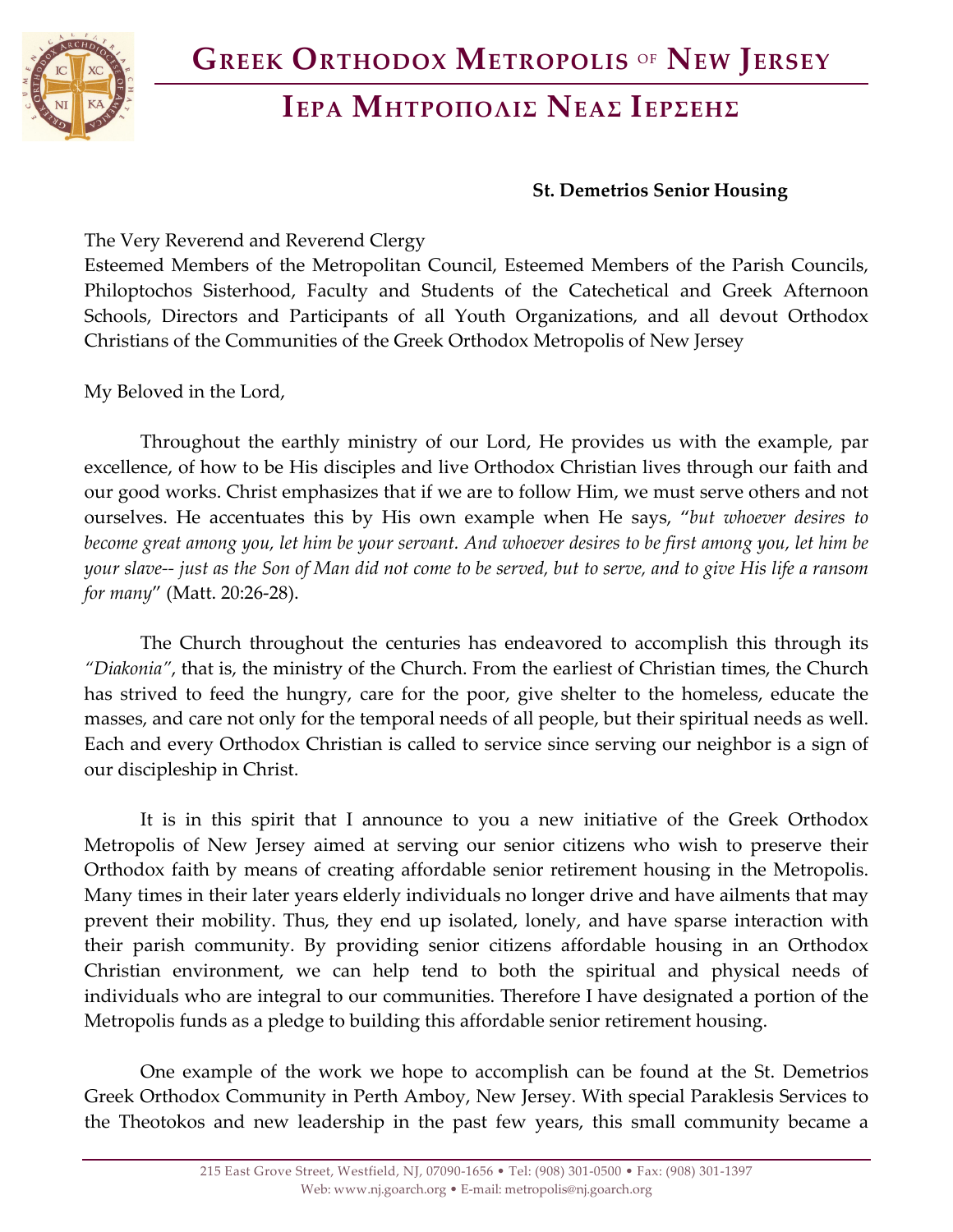beacon of light as it has flourished and has experienced a spiritual and physical rejuvenation. The St. Demetrios community, however, had an even greater vision when they undertook the task of bringing to fruition a soon-to-be-built Waterfront Complex, the St. Demetrios Housing for Active Adults, which will feature a 300-person multipurpose community center. One and two-bedroom condominiums joined by modern green spaces will overlook the Raritan River adjoining the St. Demetrios church. The Center features a communal lounge, dining room solarium, library, and a chapel. This is just one example of the initiatives aimed at helping elderly seniors who want to remain close to their faith.

The Philotimo Housing Development Corporation, which is intended to serve the spiritual and physical needs of elderly Orthodox Christians, is named for the Greek words, "philo" meaning "love" and "timi", meaning honor. This love of honor is not centered on the self, but its connotation entails one's love for and responsibility to one's neighbor. At this time, 27 units are in the process of being built. Though this is just a first step, I ask each parish community and each Orthodox Christian to enthusiastically pledge your support to make this first housing project a success. In doing so, you will help enable elderly individuals to live their twilight years in dignity, honor, and spiritual fulfillment.

Praying that you are all granted the abundance grace of God and that you will continue to support the critical ministries of the Greek Orthodox Metropolis of New Jersey for the glory of God, I remain

With Paternal Love and Blessings,

felctorpolitan Everydos

**† E V A N G E L O S Metropolitan of New Jersey**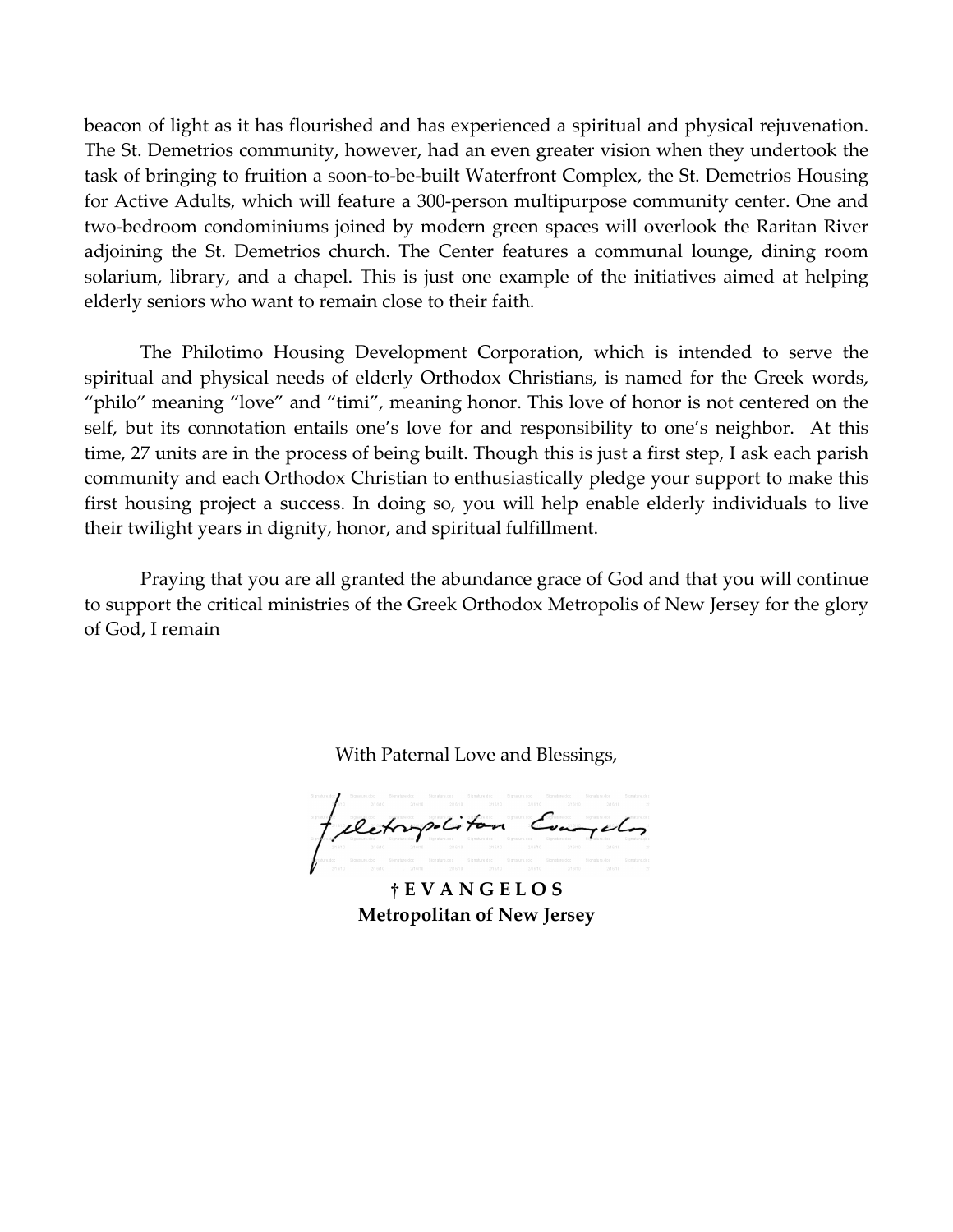

## *"To whom much is given, much will be required."-* Luke 12:48

Our dream of creating an Orthodox centered Adult retirement community is coming to life. While we believe the new construction, energy efficient, upscale waterfront condominiums are certainly a first within our Metropolis of New Jersey, *your support is essential* to succeed. Your philanthropy will allow an Orthodox way of life in a religious community with a caring lifestyle, onsite chapel and the fellowship of a new community. Your contribution allows us to implement important services within our St. Demetrios Housing. There are several ways you can contribute to the Saint Demetrios Housing for Active Adults. The most popular way is by participating in our Naming Opportunities Program.



#### **Naming Opportunities and Donations**

| <b>Building Fund</b>                               | \$2,558,000 |
|----------------------------------------------------|-------------|
| <b>Kress Community Center</b>                      | \$1,500,000 |
| Chapel Panagia                                     | \$500,000   |
| Solarium Organic Garden                            | \$200,000   |
| <b>Resident Dining Lounge</b>                      | \$50,000    |
| Perimeter Trees (20 x \$2,500)                     | \$50,000    |
| Bushes (80 x \$625)                                | \$50,000    |
| Portico Garden Terrace North                       | \$25,000    |
| Computer / Library Room                            | \$25,000    |
| Exercise Room                                      | \$25,000    |
| Benches Interior & Exterior<br>$(6 \times $2,000)$ | \$12,000    |
| Proposed Beauty/Barber Shop                        | \$5,00      |



### **Personalized Giving Garden Tree Leaves**

"The Giving Garden" will be a visual memory of love, caring and generosity by many for all people who worship, live and visit the St. Demetrios Adult Housing for Active Adults.

These beautifully crafted trees and flowers will be on permanent display, in a prominent position on of main lobby, individualized varied color leaves honoring or in memory of those gifts in accordance with contribution ranging from \$100 - \$1000

| <b>Platinum Color Leaf</b> | \$1,000 |
|----------------------------|---------|
| <b>Gold Color Leaf</b>     | \$500   |
| <b>Silver Color Leaf</b>   | \$250   |
| <b>Copper Color Leaf</b>   | \$150   |
| <b>Flower</b>              | \$100   |

#### **Secure your Naming Opportunity or your Personalized Giving Garden Tree Leaf today online at mobile care: <https://app.mobilecause.com/form/iiBY-w?vid=sar9> or call the St. Demetrios Church at 732 726 4466**

All contributions to St. Demetrios Housing for Active Adults are tax-exempt pursuant to section 501 (c) (3) of the Internal Revenue Code. St. Demetrios Housing for Active Adults complies with applicable Federal civil rights laws and does not discriminate on the basis of race, color, national origin, age, disability, or sex. The St. Demetrios Housing for Active Adults does not exclude people or treat them differently because of race, color, national origin, age, disability, sex or gender orientation. Housing is available for both Orthodox and non-Orthodox residents in compliance with the Fair Housing Act.